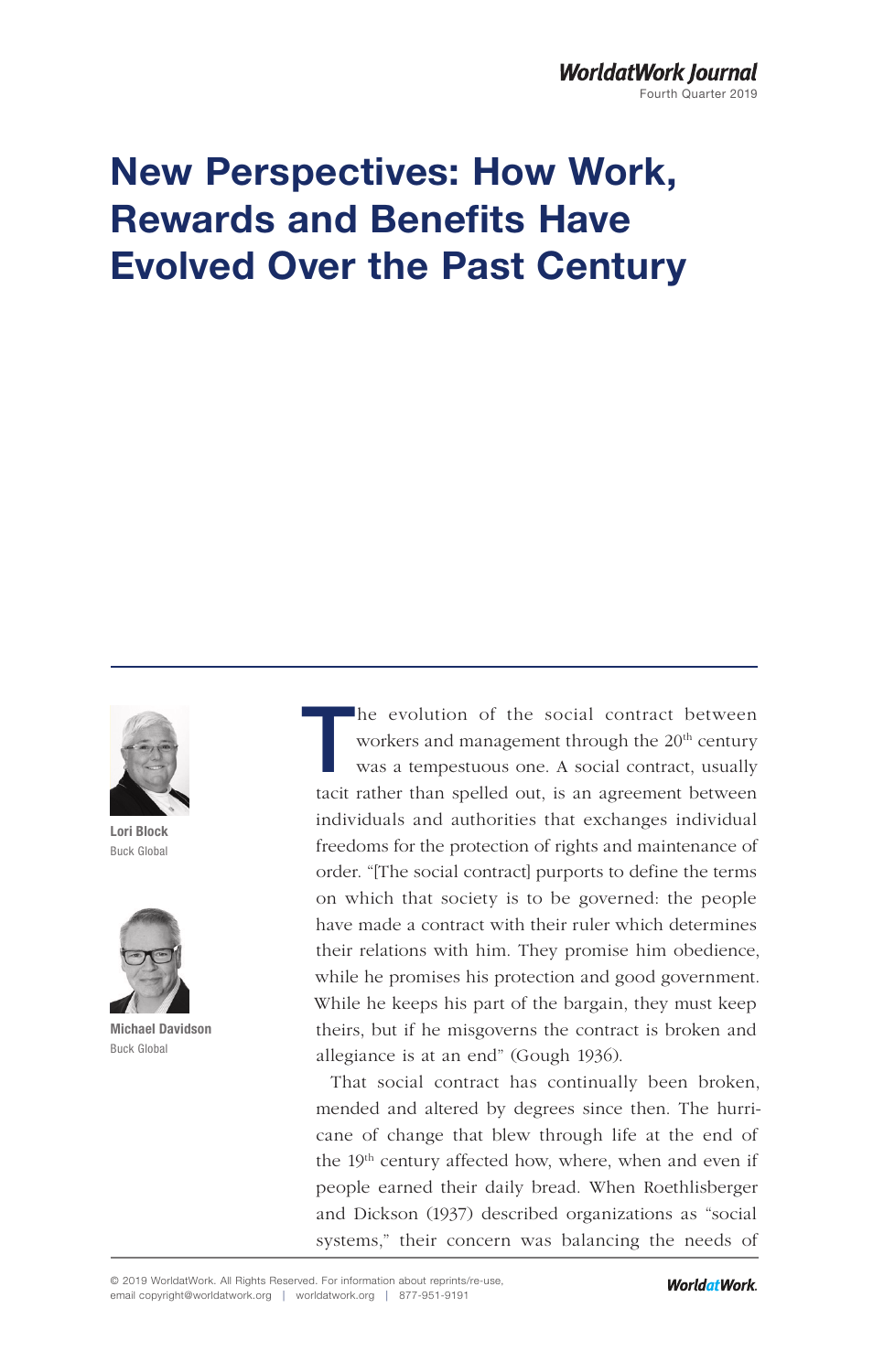workers and employers. Writing of the Hawthorne experiments in the 1920s, they noted, "Mechanical processes, the type and quality of materials used, were based upon carefully contrived experiment and knowledge; the human policies of the Company, upon executive conceptions and traditional practices. In determining human policies, the Company had no satisfactory criterion of the actual value of its methods of dealing with people."

Buck, the first actuarial firm in North America, established in 1916, went through this period with all its disruptions in the workplace. By exploring key forces of change, and through the lens of our own history, this paper will show how the present-day employer-employee relationship has evolved, what lessons were learned that built the workforce of the  $21<sup>st</sup>$  century, what challenges are looming, and how some employers, including Buck, are responding to them. Call it the new social contract for the still-new century.

## THE FORCES OF CHANGE

#### The Workforce

Before industrialization really took hold, workers were not unlike the current free agents of today — less specialized, more mobile and hired pretty much on a project basis. Either they were peasant farmers, producing what they needed, or urban workers, members of craft guilds working with their own tools and in their own specialties.

But as capital became concentrated in manufacturing, families migrated to cities to work in factories, which arose in response to the need to better organize work. Within these factories, structured hierarchies developed, and labor became more functional. The factory offered a more efficient method of production than individual, self-employed craftsmen and labor workers. Yet the defining feature of the factory wasn't necessarily large-scale production, but the "predominance of authority among the coordinating devices used within the given organizational form" (Kapas 2008). By planning production, managing the workforce through openended employment contracts, and issuing orders instead of working in partnership with labor providers, companies could allocate resources more efficiently (Coase 1937). Finally, growth in the size of the organization meant these orders needed to be issued and monitored through a hierarchy of supervisors and managers.

Inequities in the social contract between the two parties were inevitable at this stage. There were few if any benefits available to workers at the beginning of the century. The average workweek in factories was 53 hours (Fisk 2001). Employers had the upper hand in any dispute, because they could hold out longer economically than any worker who, as Adam Smith (1776) wrote in *An Inquiry into the Nature and Causes of the Wealth of Nations*, "could not subsist a week, few could subsist a month, and scarce any a year without employment." In Britain, this eventually led to the rise of trade unions and, in the early years of the 20<sup>th</sup> century, welfare reforms, including old-age pensions and unemployment insurance. In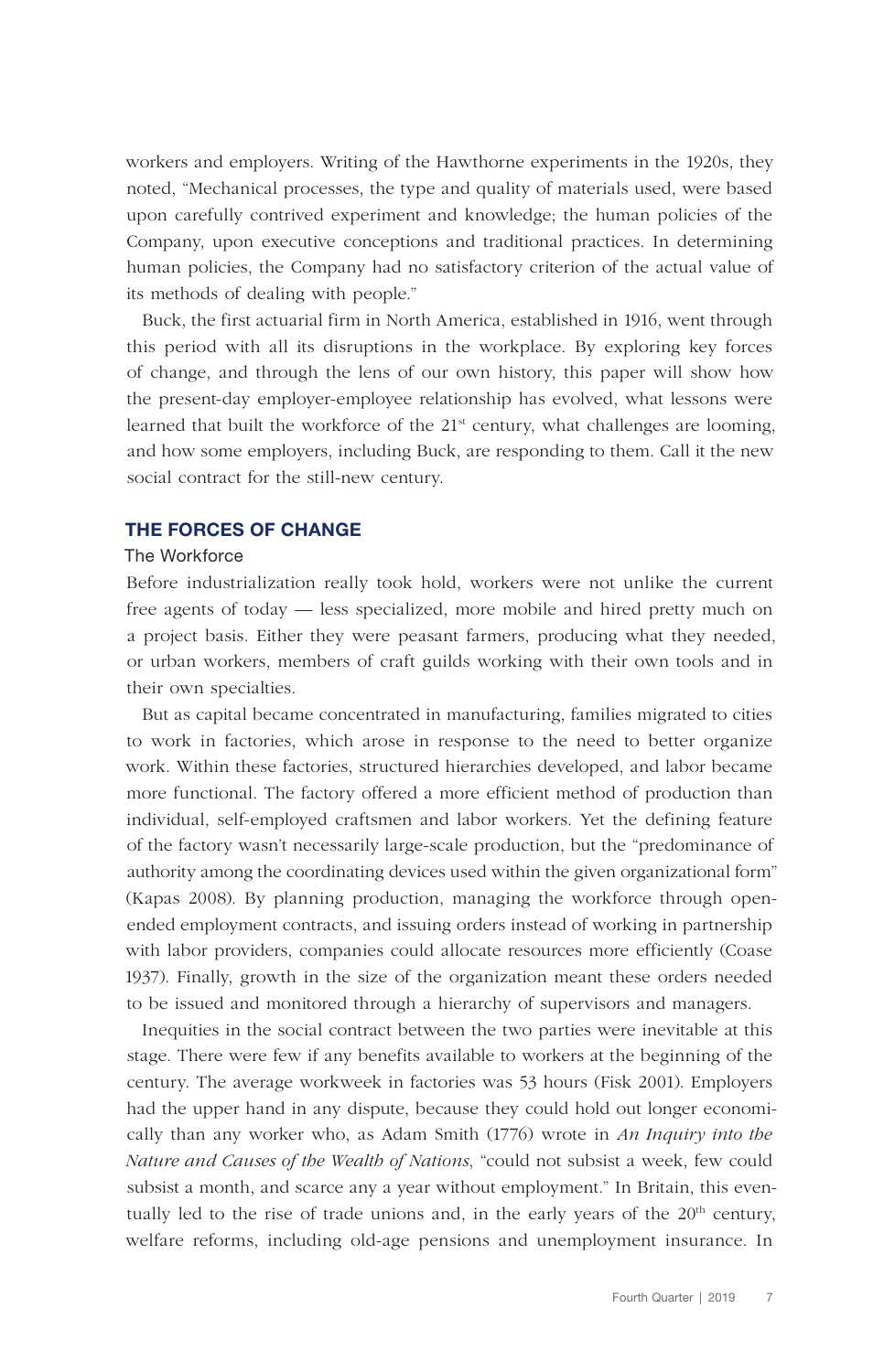the United States, the federal Fair Labor Standards Act of 1938 set standards for a reasonable workweek, established minimum wages, prohibited child labor, and protected collective bargaining. The adoption of the U.S. Social Security Act in 1935 established a permanent old-age (and later disability) pension system.

In 1912, Buck worked on the Taft Commission on Economy and Efficiency setting up the first systematic rules for public pensions in the U.S., referring to it as "a plan of compulsory savings whereby each employee would meet the cost of his own pension" (Burt 1976).

Over the past century, the demographics of the workplace have changed enormously. Technology — from electrically powered machines to telecommunications — improved safety in the workplace, and those same advances in the home freed women from housework to pursue paid jobs. Improved medical treatment and new drugs meant that illnesses were not as deadly, and returning to work from an injury happened faster. A rising population, immigration and improved education all contributed to the expansion of the workforce (Fisk 2001).

Buck's founder, George Buck, played a small but critical role in the computer revolution — as far back as 1915. In that year, he improved the Hollerith key punch card verifier, selling it to Thomas Watson, later founder of IBM (Burt 1976).

The beginning of the  $21<sup>st</sup>$  century saw a new form of work: the technologically enabled gig economy and portfolio work (people who work on a number of different projects for different organizations). Today this form of work accounts for nearly 16% of the U.S. workforce (Katz and Krueger 2016). According to a 2014 survey examining agile working, about half of these gig employees don't receive training, and only one-third receive performance appraisals. Fewer than half of employers surveyed "bothered to include them in internal communications or consider them for recognition awards" (CIPD 2014). As this method of hiring continues to evolve, governments are issuing various regulations, which go beyond minimum wage and other basic requirements, in an attempt to maintain some level of balance within the construct of the social contract. These regulations range from mandating that employers provide such basics as paid sick leave to requirements that employers develop policy statements outlining how they protect against slavery in their supply chains.

(At the time of publication, California's legislature passed — and its governor signed — AB5, which would impede organizations from classifying certain workers as contractors. This ground-breaking law is scheduled to take effect in 2020, although last-minute changes could be enacted. Meanwhile, some commercial sectors, including ride-hailing and trucking companies, are voicing their opposition.)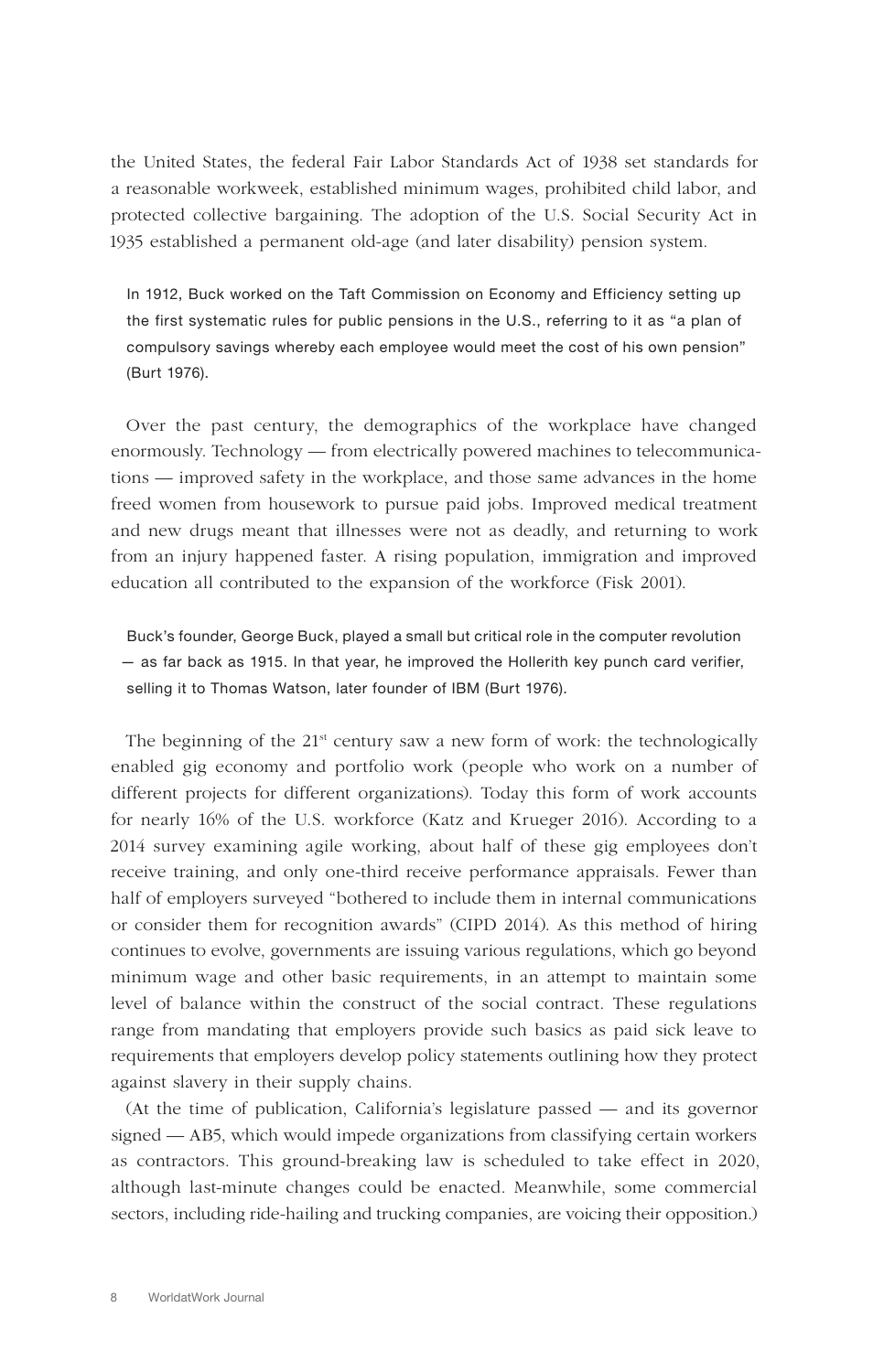It seems in this regard, what's past is prologue, at least in some respects. But before drawing any premature conclusions, let's examine other forces that have affected the world of work.

## MANAGEMENT

With the rise of railroads, telegraph communications and steam power, businesses became efficient only at very large scales. Business owners realized they needed new techniques to manage their resources, build and maintain raw material supply chains and increase productivity. Shareholders needed to see better control of the organization to enhance profits. Education was on the rise, and a new professional class of engineers, accountants and supervisors began to work toward realizing this new paradigm.

The argument was expressed most clearly by Alfred D. Chandler Jr.: "No matter how efficient a plant might be, it would be hugely wasteful if raw materials did not arrive on time or if the output couldn't be quickly distributed and sold. Managers were essential; so were statistical controls. Coordination and organization mattered. Companies that surmounted these problems succeeded. ... The rise of big business involved more than tycoons. Its central feature was actually the creation of professional managers" (Samuelson 2006).

The beginning of what Kiechel (2012) called the "Management Century" saw experiments in applying scientific theory to the management of people. Frederick Taylor's time and motion studies sought to break tasks down to their most basic units, making people part of the machinery. Elton Mayo's studies at the Western Electric Hawthorne plant found that, regardless of the type of intervention to improve the working environment, workers responded to being consulted, to having the changes explained to them first, and to the resulting group dynamic, by becoming more productive. Other insights included Douglas McGregor's "Theory Y," which stresses the importance of job satisfaction and autonomy in motivating workers, and Peter Drucker's vision of the workplace as a social network where skill and talent were to be respected rather than simply harnessed to a time clock. Their goal was to balance the push for economic results with the human needs of the workers who produced those results.

Yet the stopwatch mentality — the professional manager's microscopic analysis of every aspect of the business — soon led to more aggressive corporate strategies. Eventually, the forces of deregulation in the United States and United Kingdom, global trade and computer technology showed managers and shareholders that industry consolidation, corporate mergers and hostile takeovers were the path to increased profits and/or greater shareholder value, at least in the short term. No longer were the needs of those at the heart of the business — employees, customers, stockholders — prioritized in the rush for control over every aspect of the value chain, including the human element. As Kiechel (2016) noted, "Most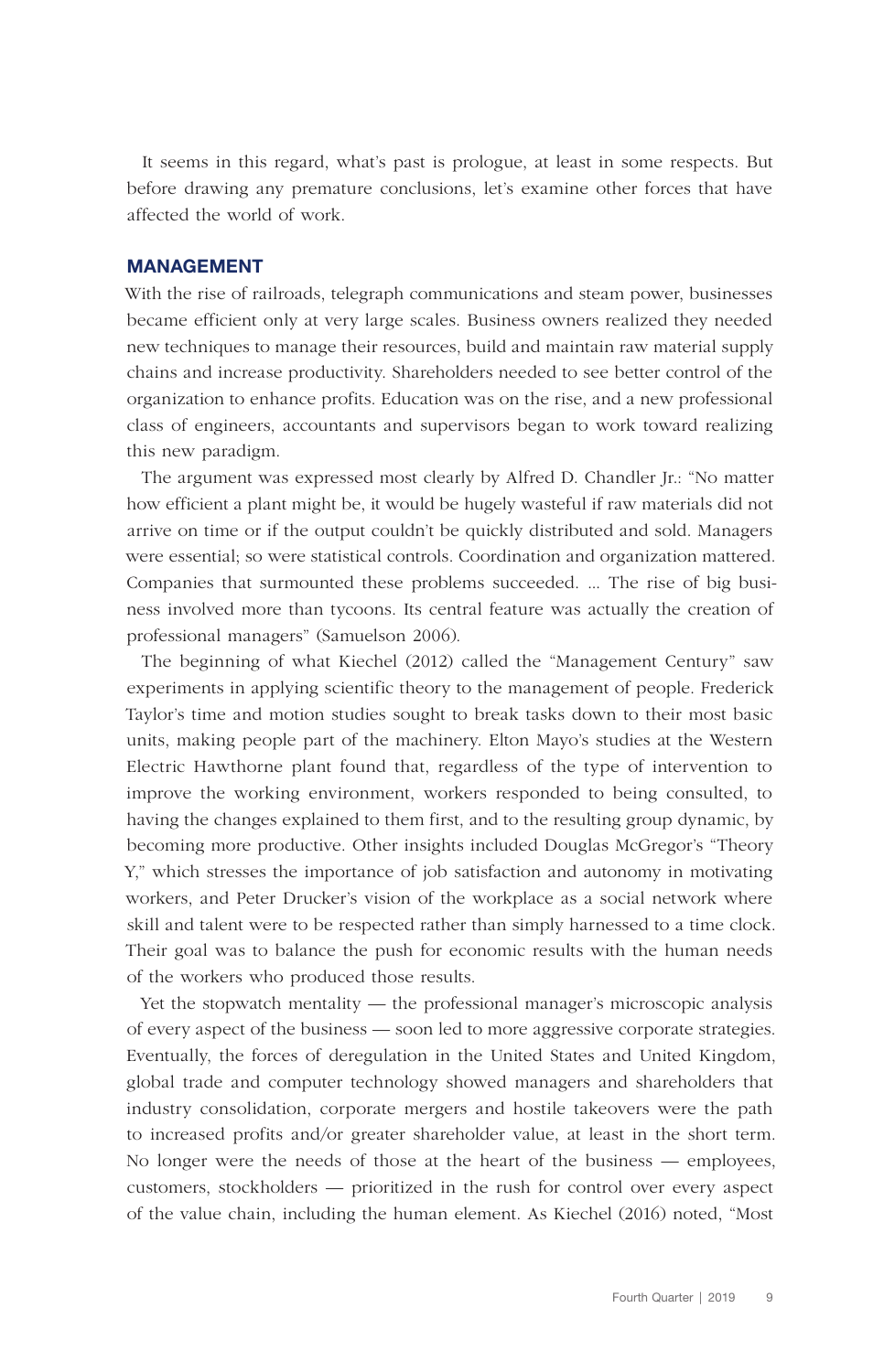famously at General Electric under Jack Welch, the old employer-employee contract, with its implicit assurance of something like lifetime employment, was ripped up."

Buck, like other businesses in the HR consulting and administration industry, was deeply affected by this climate of takeovers, mergers and industry consolidation. In 1970, Buck was restructured as a closely held, employee-owned corporation. But between then and 2018, the company was acquired by Mellon, then became a subsidiary of ACS, before being acquired by Xerox and finally becoming the HR services arm of Conduent Business Process Services. While such corporate transactions held out the promise of increased access to funding that would help grow its business, along with a larger "Rolodex" of potential buyers, it also diluted what had been a complete focus on HR issues. It was only in 2018 that the firm regained its independence and was thereby able to reinvigorate its focus on supporting the needs of employers and employees, including themselves. (See "Case in Point: The Buck Story.")

Today's management challenges focus on work-life balance issues, flexible work and formal evaluations. In a report published by the European Foundation for Management Development, the majority of those surveyed believed that their organization relied too much on compensation as a key engagement strategy, rather than recognizing the need to provide challenging and interesting work (Dent, Holton, and Rabbetts 2010). The report concludes, "It is easy to lose sight of the importance of the relational and people aspect of motivation especially when people around you are losing their jobs and you are working in overload model … In addition, many organizations have less scope to employ the traditional means of reward and recognition."

Today, we are in the early stages of the Fourth Industrial Revolution: Often referred to as digital transformation or DX, it encompasses a wide range of technologies — such as artificial intelligence, quantum computing, the internet of things (IOT) and 3D printing — and it was a key topic at the 2019 World Economic Forum (WEF) conclave in Davos, Switzerland. The WEF posits that this revolution will bring with it a "fundamental change in the way we live, work and relate to one another. It is a new chapter in human development, enabled by extraordinary technology advances commensurate with those of the first, second and third industrial revolutions. These advances are merging the physical, digital and biological worlds in ways that create both huge promise and potential peril" (WEF 2019).

Many of the workplace challenges employers and employees alike face today are rooted in this revolution, as the WEF's use of the word "peril" would suggest. Similarly, this revolution will continue to bring forth a wealth of new opportunities for greater productivity, enhanced work-life balance and increased levels of engagement as a result of greatly improved employee experiences and, more broadly, the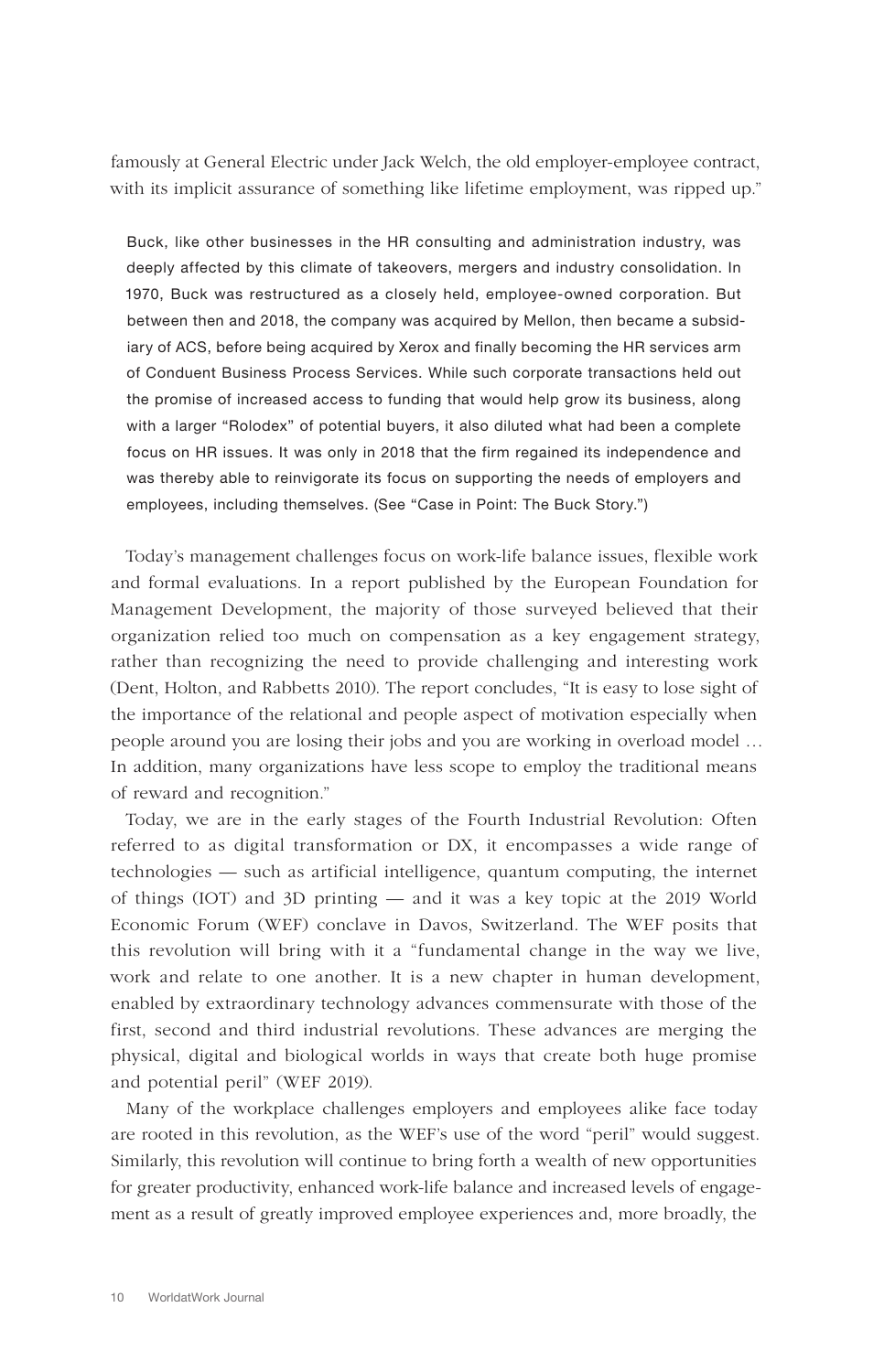## CASE IN POINT: THE BUCK STORY

Buck operated as an independent benefits consulting firm for 80 years as "Buck Consultants." Then, for about 20 years, various parent companies owned it, before it again became private. In recent years, it operated under a few different names.

Rebuilding meant reclaiming the Buck name in the market, introducing a new organizational structure, implementing new systems and processes across the board, and most importantly restoring the social contract between the firm and its employees. As CEO Jack Freker put it shortly after the firm's relaunch, "I want delighted and happy employees, because I know they do a better job."

To accomplish this, the firm took a human-centered design approach, and applied the process to its situation. This entailed developing a new total rewards philosophy and guiding principles, and then reflecting that philosophy in new plans, programs and providers.

Design thinking allowed Buck to see multiple audiences differently. For instance, the CEO and CFO, with ultimate responsibility to the board of directors for the company's profits, naturally had different concerns than the employees who were eager to see investments made in the business and themselves. But regardless of where people were in the organization, the clear problem statement remained "Our colleagues must feel proud of their health, retirement and time-off benefits as a reflection of Buck."

In the end, that problem statement served everyone.

### The Rise of 'George' — The Total Employee Experience

Based on Buck's expressly stated belief that people are creative, resourceful and multidimensional, it undertook development of an employee portal, called George after the company's founder George Buck. This gives employees a window into the organization (beyond, but including, the total rewards program) that raises the awareness, choice and trust factors — vital elements in the firm's social contract.

As George evolves, it will reflect what Buck's leadership aspires to create: an employee experience that provides:

- **I** Rewards and incentives that align with what inspires people to the desired behavior
- **Ⅰ** Infrastructure that enables employees to engage in positive behaviors, professionally, physically, financially and socially
- **I** Support for positive well-being behaviors, including tools and resources, manager and leadership encouragement, and values that are fully aligned, which, together, results in:
- **Ⅰ Empowered employees who are able to become their best selves, which in turn** enables them to effectively serve their clients and the firm to achieve its financial objectives — resulting in the fulfillment of the social contract.

opening up of new types of jobs, many of which are likely unimaginable today. We further explore the topic of digital transformation later in this article.

In 2006, Buck launched a first-of-its-kind Global Wellness Survey to help employers focus more closely on the health of their employees. From this, the firm has developed numerous approaches to total rewards and well-being in the workplace. Today, that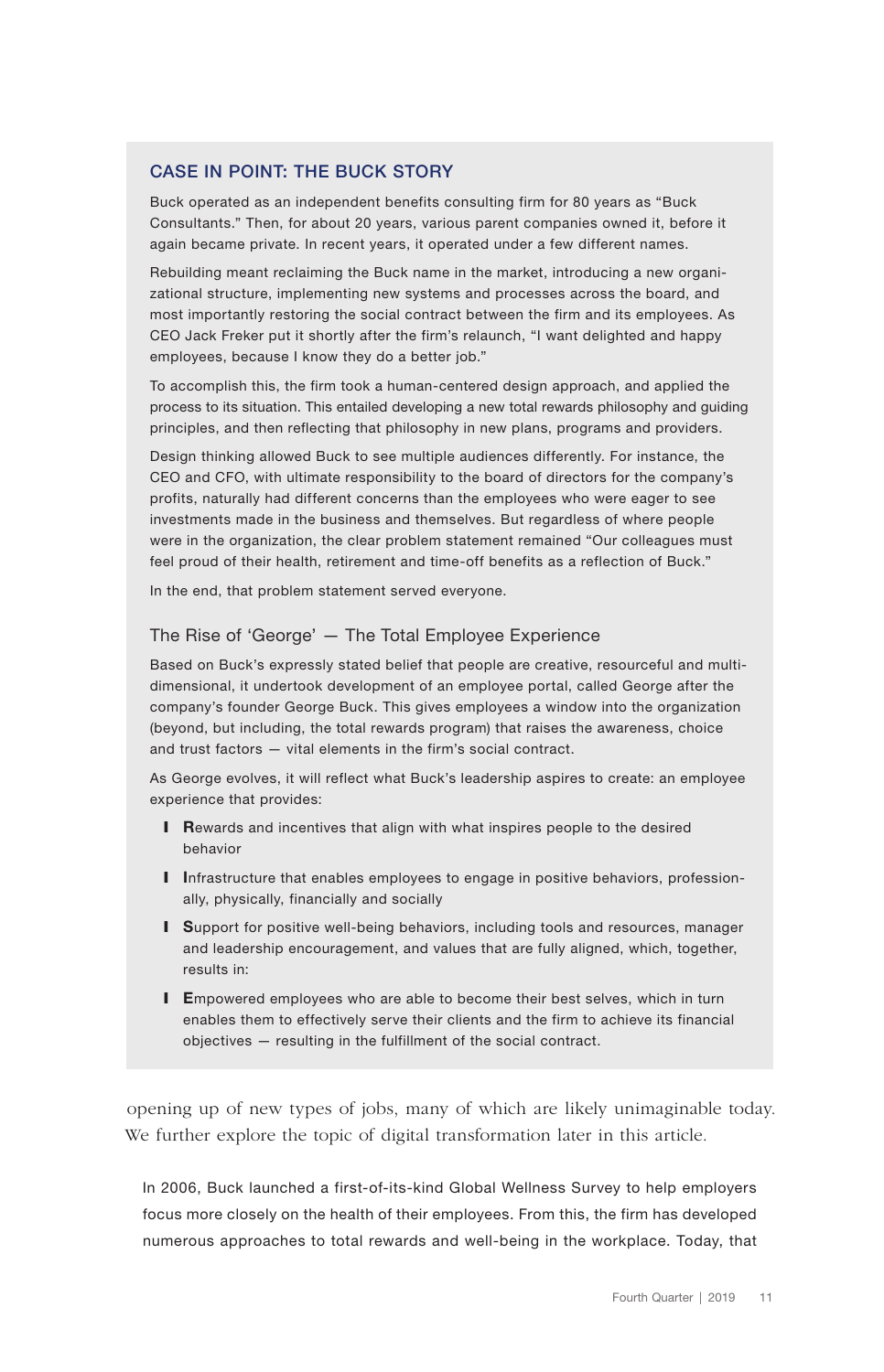survey goes by the name "Working Well: A Global Survey of Workplace Wellbeing Strategies," reflecting the fact that being well — and being able to perform at one's best, which is what employers need each individual to do in order to have a high-performing workforce — means more than just being physically healthy.

#### HUMAN RESOURCES

Before World War II, there was nothing that really compared with the modern HR function in an organization. The job of recruiting and training employees fell to line managers and the occasional specialist, such as the recruiting officer or corporate trainer (Rotich 2015). Their responsibilities were largely recordkeeping with little involvement in employee relations. The function was separate from the rest of the organization and it shared very little in the development of the organization's business strategies. Conversely, the organization's business strategies at times seemed irrelevant to the business of HR. With the rise of motivation practices occasioned by the Hawthorne studies, various attempts at employee satisfaction began to be implemented, such as better wages and working conditions.

It wasn't until the post-war period that management started paying more attention to properly managing people in the workplace. This was as a result of the new human relations movement, based on scientific management theories developed in the 1930s. The personnel function widened to include motivation techniques, employee welfare issues, formal job descriptions, compensation strategies and performance evaluation and rewards systems (Whatishumanresource.com n.d.).

One of the biggest impacts of this new personnel function on employees was in the area of the performance appraisal. The process was opaque to the employee, held little in the way of development possibilities and was linked to material outcomes: Poor performance often meant a cut in pay while good performance could mean a raise or bonus, reflecting the belief that money was the most powerful tool to motivate employee productivity (Bhuiyan, Chowdhury, and Ferdous 2014). The process was largely unfair, often biased, and demoralizing to the employee.

After the Korean War, a new class of college-educated managers emerged with a greater sense of social responsibility than their predecessors. Beginning in the 1960s, the personnel function started to become known as human resources. Increased regulatory compliance requirements and a recognition that HR could contribute to the organization's profitability resulted in the growth of the HR department. HR functions became more integrated and focused on organizational effectiveness.

The 1980s saw an increase in companies focusing on employee motivation and engagement, with efforts to improve communication, team building, worker health and financial fitness, employee career development and succession planning, and more equal working environments. (Or, as we sum it all up, focusing on the total well-being of the individual.) The technological changes wrought by the development of computers further enhanced both communication and employeeengagement efforts, with a deepening focus on organizational culture.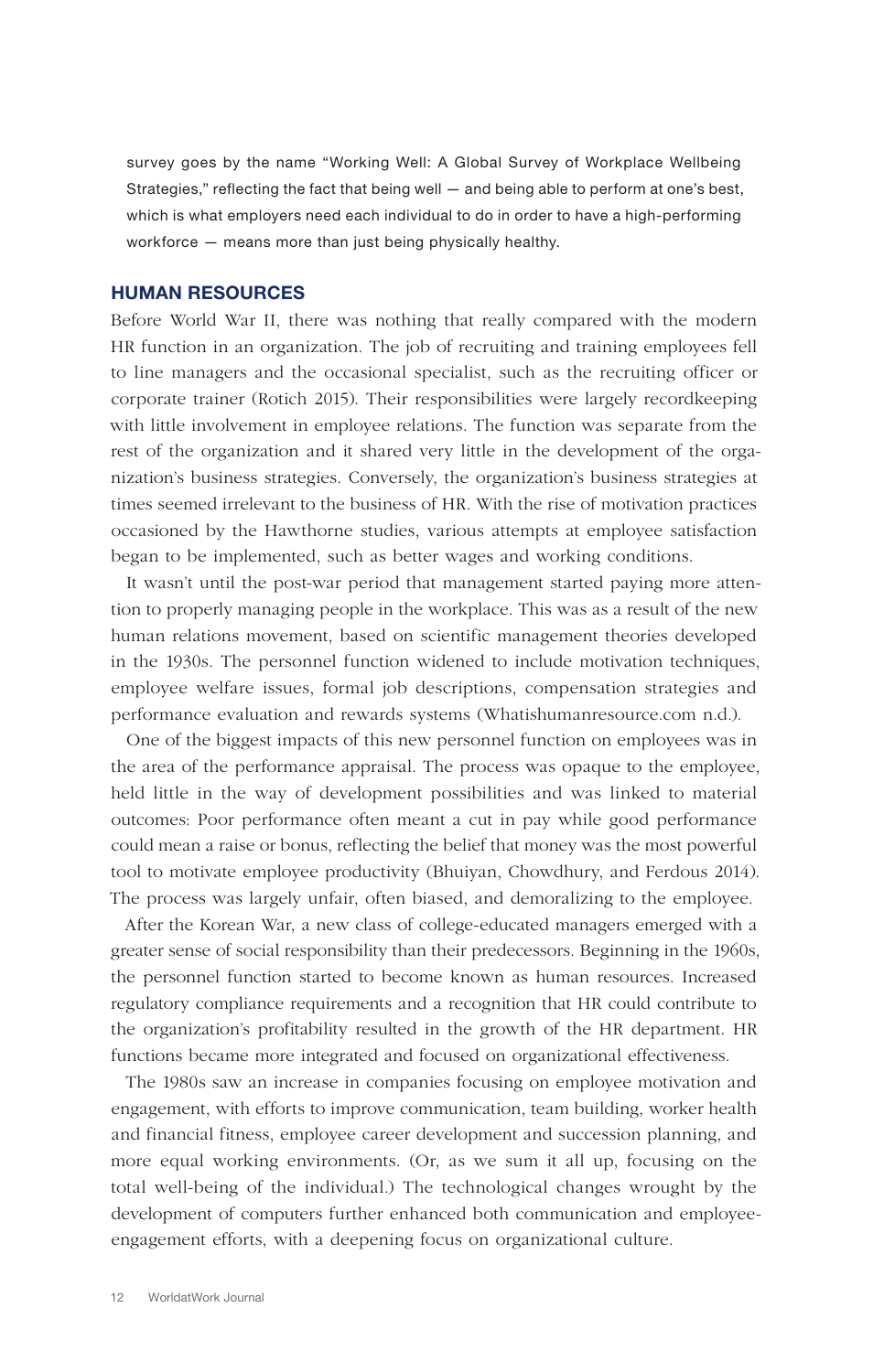In its August 2018 annual workplace survey, Gallup found that worker engagement was higher than previous years, and satisfaction with benefits such as time off, flexible working hours, performance and pay plans, a general improvement in the level of job autonomy, as well as relationships with co-workers and supervisors, had increased slightly over prior years (Harter 2018). The report concludes that "the 21<sup>st</sup> century workforce expects to have a manager who coaches them based on their strengths — this growing awareness and action of many workplaces likely explain the gradual shift upward in the percentage of engaged workers."

With this evolution comes new labels for the HR function and its leaders: the CHRO function is now led by the Chief People Officer, to highlight just one popular label set.

## EMPLOYEE BENEFITS AND THE BIRTH OF "RETIREMENT"

#### Health Care

A key influence over the changing state of the employer-employee relationship was the development of single-payer (government) health-care insurance in England, Germany and eventually across most European countries. The United States is virtually alone in not following this path, largely due to vehement resistance (and effective lobbying) from various health-care interest groups in the early 20<sup>th</sup> century. Therefore, we'll focus on the American experience in this section.

The need to protect income from loss due to workplace injury, disability or death saw the development of mutual-aid societies. By the turn of the century, employers began introducing modest "sickness insurance" programs as a practical response to workplace injuries and as a way to strengthen the ties between workers and their employer (Field and Shapiro 1993). The development of insurance products based on standard actuarial principles began in England in 1850 but didn't take off in the United States until after World War II.

In the U.S. in the 1930s, the Blue Cross-type plan emerged, covering hospital costs; Blue Shield plans eventually covered physician services. During and following the war, more and more employers offered health-care benefits as a way around national wage controls. Between 1950 and 1965, employer outlays for health care rose from 0.5% to 1.5% of total compensation costs (Field and Shapiro 1993). Slowly, some key principles came into being: premiums based on actual risk, cost sharing through deductibles and co-insurance, the introduction of major medical benefits, control of payments to health-care providers and monitoring of utilization.

Since then, there have been exponential advances in health-care diagnostics, treatments and, perhaps greatest of all, pharmaceuticals. The result has been that health-care costs have risen dramatically during the past three-plus decades, presenting significant challenges for employers seeking to maintain competitive benefits, and in more recent years, for employees who despite employer-sponsored health-care coverage often struggle with increased premium contributions and high out-of-pocket costs.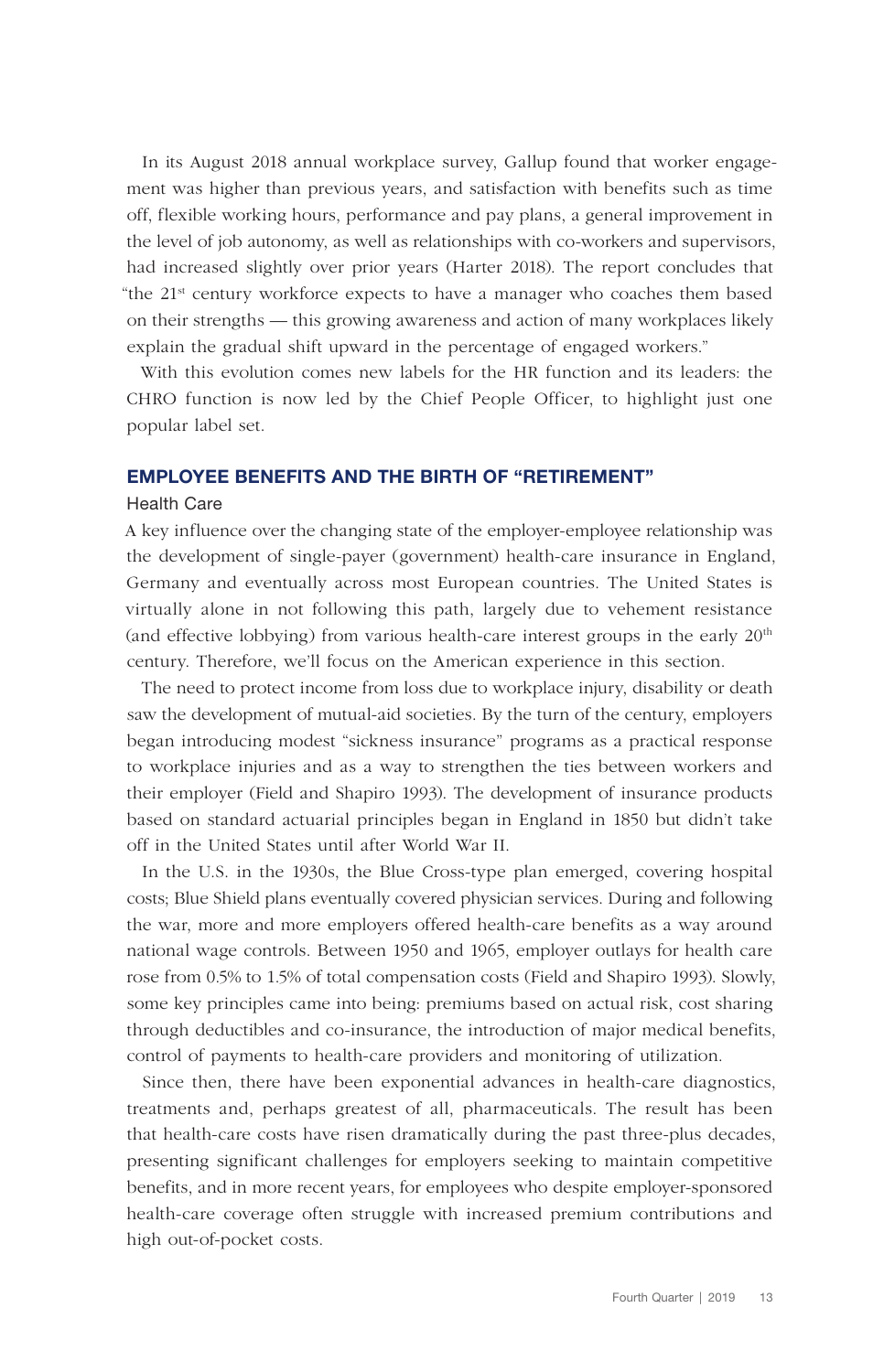At the same time, evidence over the years has demonstrated a strong correlation between healthy employees and workplace performance. *The Journal of Occupational and Environmental Medicine* conducted one of the most extensive studies (Fabius et al. 2016). In this study, researchers found that the "portfolio" performance (as measured by stock value) comprised of 20 winners of the Corporate Health Achievement Award — bestowed by the American College of Occupational and Environmental Medicine — outpaced the performance of the S&P 500 during a 14-year period (1999-2012) by about 80%. Subsequent updates of this study show similar results.

#### Retirement

Successful savings and investing require foresight, discipline and skill. In the beginning of the industrialization process, when retirement was an emerging stage of life, workers had no role models to copy. Retirement saving did not seem necessary. The coming of industrialization saw the locus of work move from households to large enterprises. Employment of those older than 65 declined as their productivity weakened, but most people had no assets in old age. As medical and public policies in the workplace improved, people started living longer but with smaller families they had fewer resources to bolster their needs in "retirement."

American Civil War veterans were paid pensions for disabilities incurred during the hostilities, but those benefits ran their course. At last, corporate pensions were introduced by large employers, giving them the opportunity to remove older workers without damaging relations with the rest of the workforce.

From 1949 to 1979, retirement programs expanded. Wage controls and the Taft-Hartley Act of 1947 ceiling on direct wages led employers and unions to offer better health care, retirement and other "fringe benefits." The closure of Studebaker auto plants led to the establishment of the Employment Retirement Income Security Act of 1974 (ERISA) and Social Security enhancements.

In the final 20 years of the  $20<sup>th</sup>$  century, defined benefit pension plans flourished, though they were not perfect. In addition, Social Security was able to replace about 40% of pre-retirement pay. The introduction of Medicare in 1966 covered most health-care spending. Since 2000, there has been a shift from defined benefit to defined contribution plans and a withdrawal from retiree health insurance. Social Security continues to face economic challenges, workers are living longer and there is a reduction in lifelong careers.

# A NEW WIND IS BLOWING: TOTAL REWARDS MEETS TOTAL WELL-BEING

While employer-sponsored health-care programs are geared to defray the cost of medical care, and retirement programs aim to help employees provide financially for their retirement, many employers realize that prevention — of ill health and of financial stress — is critical to defraying costs and boosting productivity.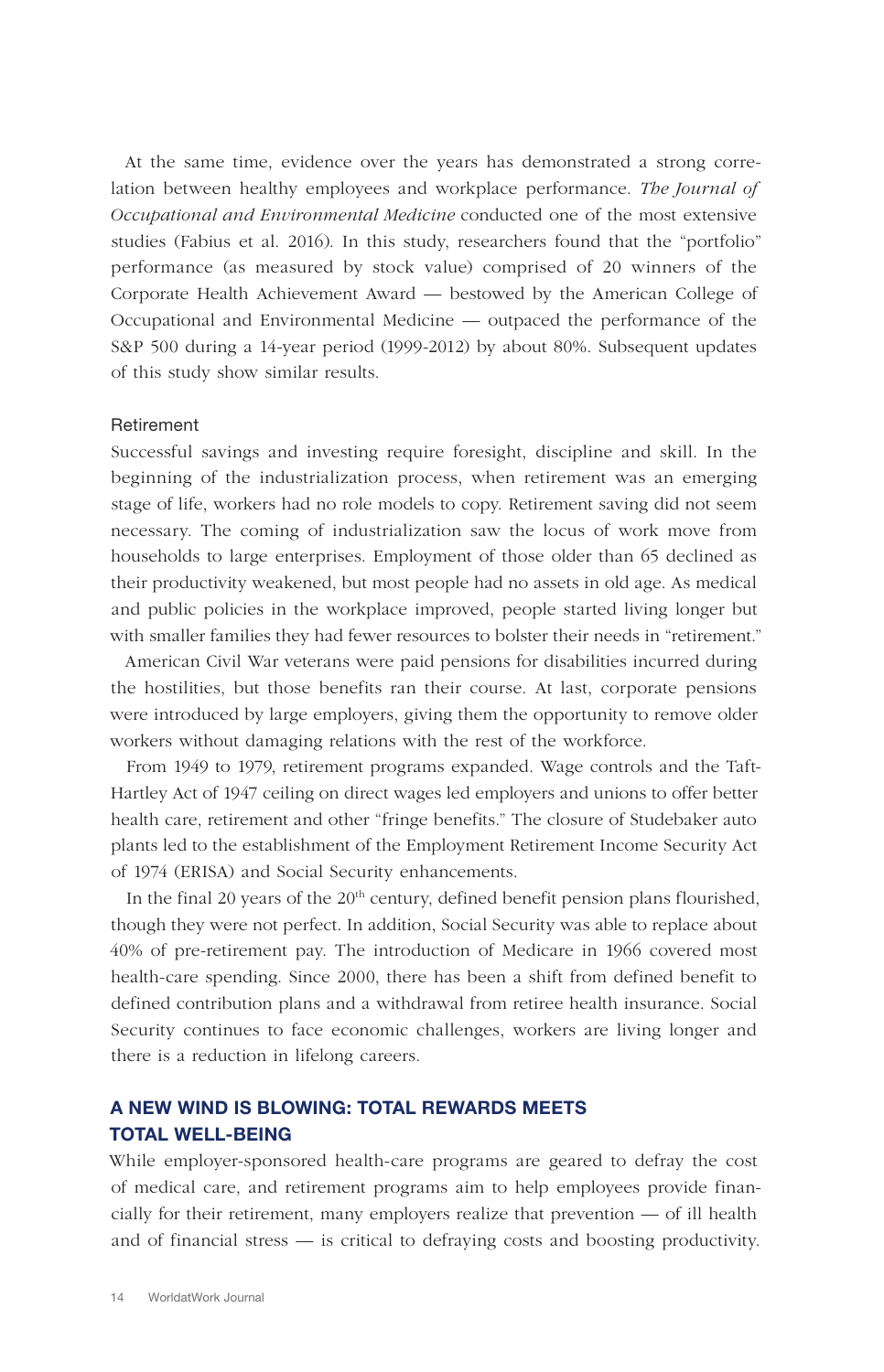The RAND Corp. found that 69% of employers surveyed in 2013 had purchased screening services and intervention services (Mattke et al. 2013).

According to WorldatWork (2019), the total rewards model "demonstrates the dynamic relationship between employers and employees." This concept was originally introduced around the start of the new century — in part, we would suggest in blunt honesty, as a way to articulate to employees the fact that rising health-care costs were impacting employers' ability to provide meaningful salary increases. However, it has evolved "to depict the strategic elements of the employer-employee exchange as well as to reflect how external influences and an increasingly global business environment affect attraction, motivation, retention and engagement" (WorldatWork 2019).

Total rewards programs, particularly those designed to support an individual's professional, physical, financial and social/community (i.e., total) well-being, are used as a strategic tool for achieving business results by being able to more effectively retain, attract and support more productive employees. Programs typically encompass compensation, benefits, work-life effectiveness, recognition, performance management and talent development (IBISWorld 2019). These programs are continuing to evolve to meet today's challenges. For example, paternity leave is being given equal weight as maternity leave, and "family leave" is increasingly being expanded to encompass other needs, such as caring for an elderly parent.

Similarly, company-sponsored volunteer and community involvement programs are becoming a vital element of employers' total well-being strategy (Buck 2018). Not only do these programs help attract and retain the younger generations of the workforce they also strengthen the commitment and well-being of the entire employee population.

## DIGITAL TRANSFORMATION OF HR

Much is being written — and will be written — on the topic of digital transformation (DX), so we won't delve deeply into this topic here. But ignoring it completely would make this study incomplete.

DX is often referred to as the Fourth Industrial Revolution, comparing it to prior transformative revolutions such as steam, electricity and computers. If the level of investment is any indicator, DX certainly qualifies, with IDC estimating that global spending on DX exceeded \$1.1 trillion in 2018 and is expected to reach almost \$2 trillion by 2021 (Fitzgerald and Simpson 2018). With 97.2% of companies materially investing in DX technologies (Deloitte 2017), there is little doubt that this transformation will impact the social contract moving forward.

Much of the focus in DX revolves around productivity and quality increases, but we know from the previous revolutions that there will be a tremendous disruption to the workforce in these times of change. During the computer revolution in the 1980s, there was a definite increase in the efficiency for production workers. However, it was more than offset by the dramatic impact to the rest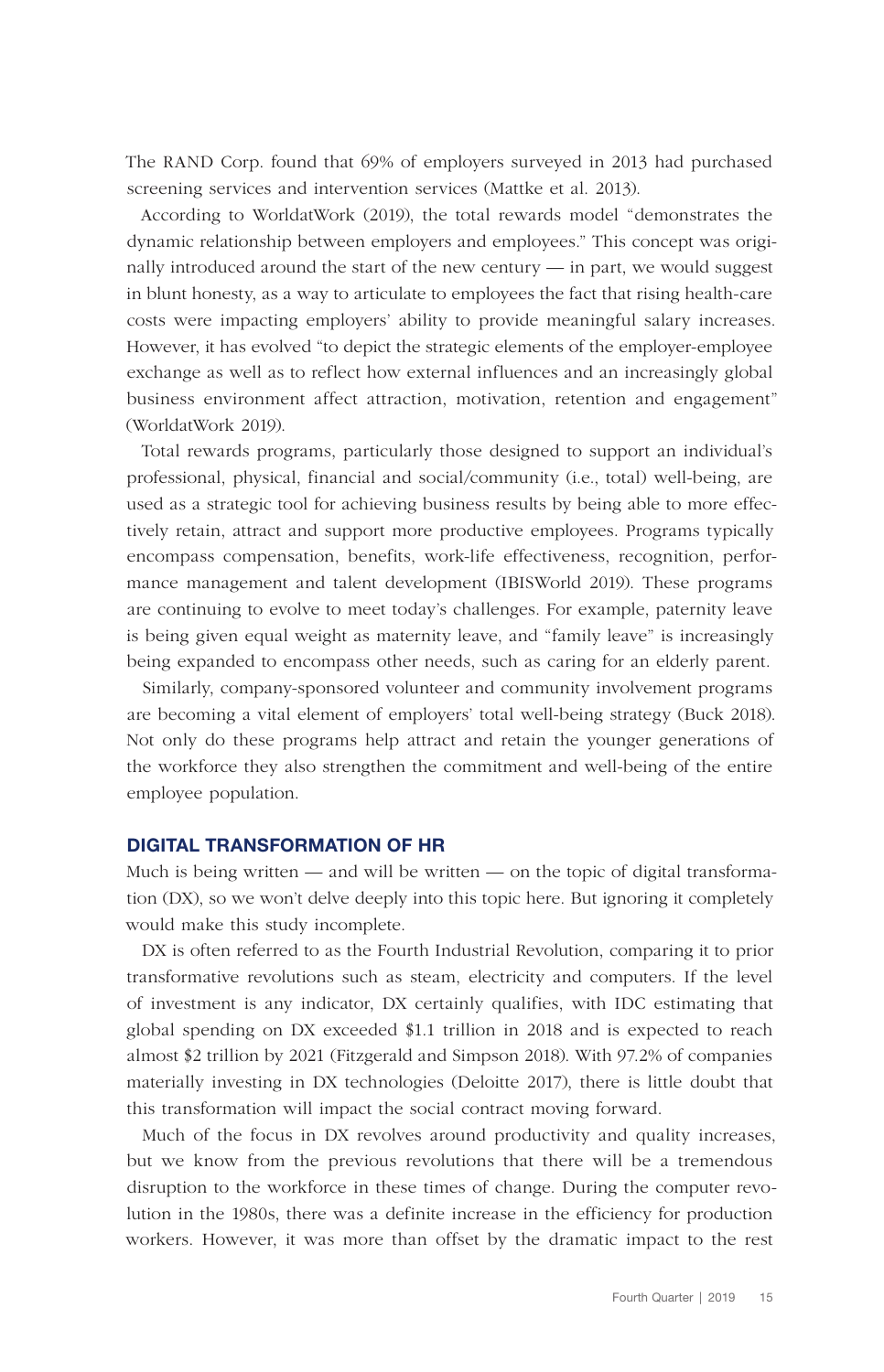of the organization. Jobs expanded in the information workers category and their productivity decreased by almost 7% in that same period (Economist 2000). Entirely new IT organizations were created to manage the new technologies, and there was fierce demand, from all market sectors, for incredibly scarce IT talent. According to the U.S. Bureau of Labor Statistics (BLS) (2019), it took almost 10 years before the entire U.S. market showed a net increase in productivity from the computer revolution.

This next evolution in the social contract involves not only deploying the new DX technologies, but also ensuring that employers are effectively aligned, and that employees clearly understand the impact to them, are engaged, supportive and appropriately trained to support the transformation in the coming decade.

To underscore the importance of this, a 2018 survey showed that most executives (64.7%) said they were experiencing significant challenges in business adoption of DX technologies and when asked what factors were impeding their ability to deploy and capitalize on the latest DX technologies, only 5% felt the problem was technology, the other 95% could all be considered cultural barriers (New Vantage 2018). It is clear when you look across all the challenges in the Digital Revolution that you cannot achieve your DX goals through technology alone; the human aspect is critical to success.

## ANOTHER FORCE IS EMERGING

As the finishing touches were being applied to this article, this headline appeared in the New York Times: "Shareholder Value is No Longer Everything, Top C.E.O.s Say" (Gelles and Yaffe-Bellany 2019). The article was reporting on a statement signed by 181 CEOs and released by the Business Roundtable (2019), in which these leaders committed to leading their companies "for the benefit of all stakeholders — customers, employees, suppliers, communities and shareholders." In other words, reaffirming their commitment to the social contract between organizations and individuals, and other stakeholders.

"The American dream is alive, but fraying," Jamie Dimon, chairman and CEO of JP Morgan Chase & Co. and chairman of the Business Roundtable wrote. "Major employers are investing in their workers and communities because they know it is the only way to be successful over the long term. These modernized principles reflect the business community's unwavering commitment to continue to push for an economy that serves all Americans" (Business Roundtable 2019).

The statement articulates the "fundamental commitment" all of the signing companies share with all of their stakeholders. These commitments are: delivering value to customers, investing in employees, dealing fairly and ethically with suppliers, supporting the communities in which they work, and, listed last, generating long-term value for shareholders.

Of the investment in employees, the statement reads: "This starts with compensating them fairly and providing important benefits. It also includes supporting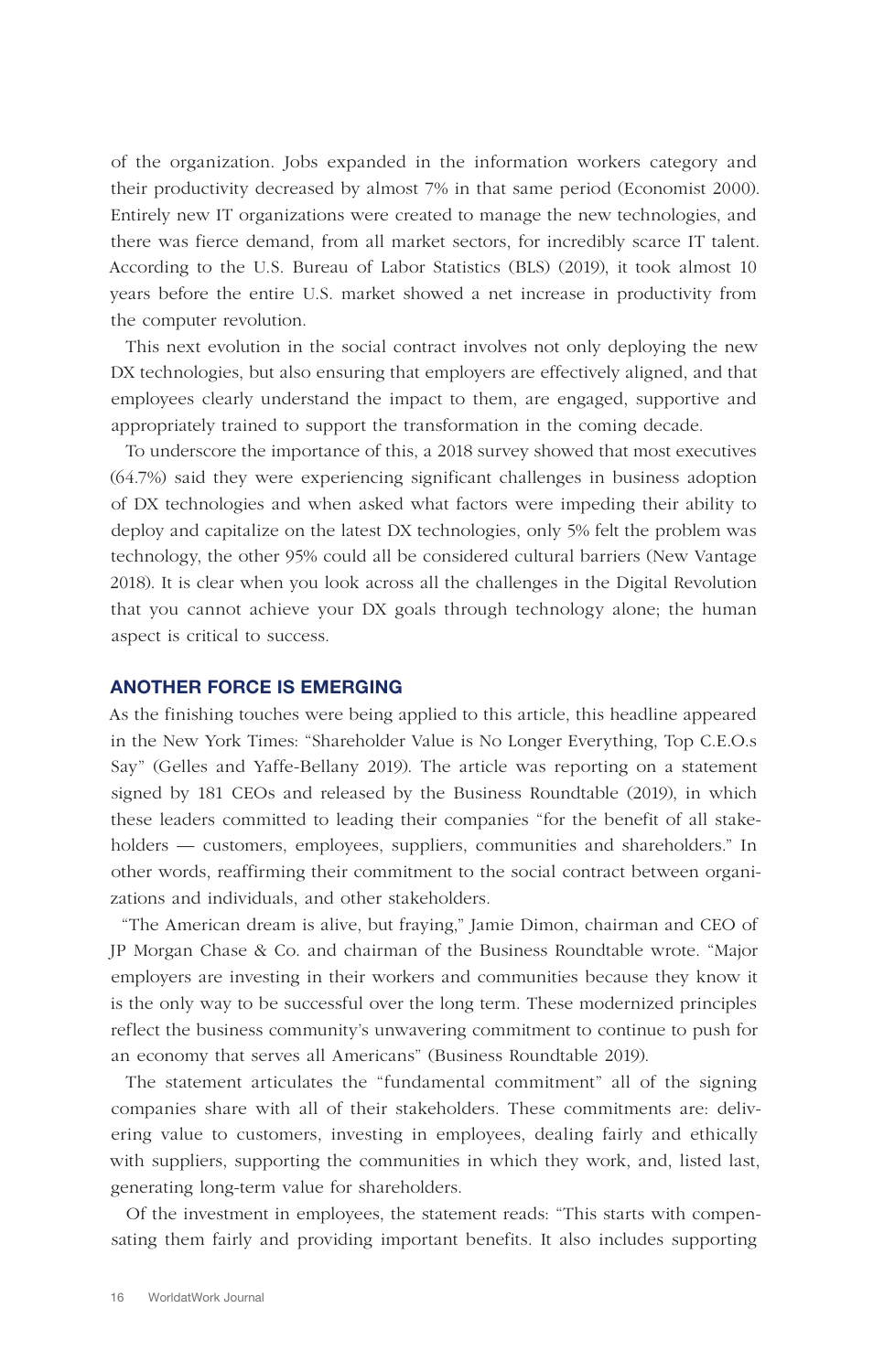them through training and education that help develop new skills for a rapidly changing world. We foster diversity and inclusion, dignity and respect."

Nobel economist Milton Friedman (1970) declared, "There is one and only one social responsibility of business: to use its resources and engage in activities designed to increase its profits so long as it stays in the rules of the game, which is to say, engages in open and free competition, without deception or fraud." Yet these leading global employers issued their powerful statement in the face of the Friedman Doctrine: They not only put forth that organizations have responsibilities to several other stakeholders, but they placed customers and employers at the top of their list of responsibilities.

Other employers have, for years, made this argument and aspired to operate in this fashion. There is even a classification for these types of organizations: B Corporations, whose mission is "driving a global movement of people using business as a force for good" (Certified B 2019).

With the geopolitical forces currently underway, will corporations serve as an effective bulwark against societal regression and, in fact, accelerate advances in individual well-being around the world? They certainly have the resources and voice to do so.

## WHAT DOES IT ALL MEAN?

This study has covered a lot of ground in an effort to understand the evolution of the social contract between employers and employees throughout the 20<sup>th</sup> and 21<sup>st</sup> centuries. While larger forces in history have naturally shaped the workplace, the workplace itself has shaped, and will continue to shape, the wider world.

We have seen changes in the composition of the social contract between employers and employees, as the strength and balance of that relationship ebbs and flows. The forces impacting the workplace today, though — coming on the heels of massive changes in the last few decades of the  $20<sup>th</sup>$  century — require a restoring of the social contract: one that is defined differently than in the past, but that recognizes that when individuals thrive, so too do organizations.  $\blacksquare$ 

#### AUTHORS' NOTE

We are deeply grateful for the contributions of Steven Laird, researcher, writer and travel companion throughout this journey examining the history of the world of modern-day work. We also thank Mike McQuarrie, global digital workplace leader at Buck, for his contributions on the subject of digital transformation.

#### ABOUT THE AUTHOR

Lori Block (lori.block@buck.com) is a principal and global insights leader at Buck Global. She helps the firm and its clients keep ahead of trends impacting human resources, while developing solutions that enable organizations and their employees achieve better outcomes. Block is a regular author/blogger and a frequent speaker, including a multiple presenter at the annual WorldatWork Total Rewards conference. She was named a 2014 Most Influential Women in Benefit Advising by Employee Benefits Advisor. Block earned a bachelor of fine arts degree in broadcast journalism from Southern Methodist University and an MBA from Lake Forest Graduate School of Management.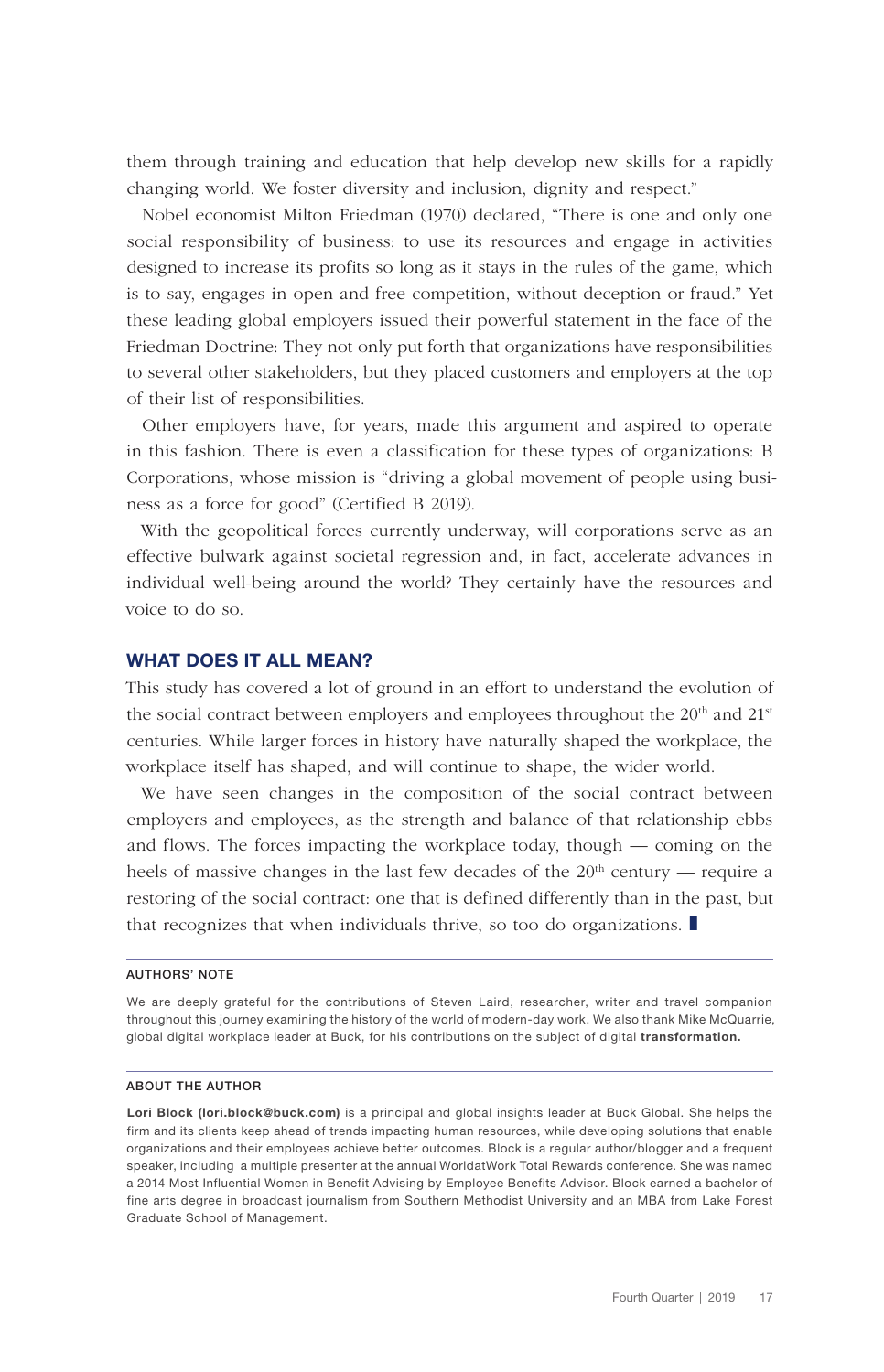Michael Davidson (michael.davidson@buck.com) is CHRO for Buck Global. He is responsible for implementing Buck's human capital strategy and is a key player in building the social contract at Buck. Davidson is experienced in dealing with complex issues in multiple industries and has a disruptive approach to advancing essential change. With a coaching mindset, he is focused on shifting perspectives to get to solutions. Davidson is a graduate of Sheridan College where he studied computer science and completed a post-graduate degree in telecom management. He is a graduate of the Adler School of Coaching.

#### REFERENCES

- Bhuiyan, Faruk, Mustafa Manir Chowdhury, and Farzana Ferdous. 2014. "Historical Evolution of Human Resource Information Systems (HRIS): An Interface Between HR and Computer Technology." *Human Resource Management Research* 4(4): 75-80.
- Buck Global. 2018. "Working Well: A Global Survey of Workforce Wellbeing Strategies," Dec. 6. Viewed: Aug. 27, 2019. https://content.buck.com/working-well-global-survey-of-workforce-strategies.

Burt, Margaret Allen. 1976. *George B. Buck Consulting Actuaries: The First 45 Years*. Privately published.

Business Roundtable. 2019. "Business Roundtable Defines the Purpose of a Corporation to Promote 'An Economy That Serves All Americans," Aug. 19. Viewed: Aug. 28. 2019. https://www.businessroundtable. org/business-roundtable-redefines-the-purpose-of-a-corporation-to-promote-an-economy-that-servesall-americans.

Certified B Corporations. 2019. Viewed: Aug. 28, 2019. https://bcorporation.net/.

Chartered Institute of Personnel and Development (CIPD). 2014. "HR: Getting Smart About Agile Working." Viewed: Aug. 26, 2019. https://www.cipd.co.uk/Images/hr-getting-smart-agile-working\_2014\_tcm18-14105.pdf.

- Coase, R. H. 1937. "The Nature of the Firm." *Economica* 4: 386-405. Viewed: Aug. 26, 2019. doi:10.1111/j.1468-0335.1937.tb00002.x.
- Deloitte. 2017. "The Robots Are Ready. Are You?" Viewed: Aug. 28, 2019. https://www2.deloitte.com/content/ dam/Deloitte/tr/Documents/technology/deloitte-robots-are-ready.pdf.
- Dent, Fiona, Viki Holton, and Jan Rabbetts. 2010. "Motivation and Employee Engagement in the 21st Century." *EFMD Global Focus* 4(2).
- *Economist*. 2000. "Solving the Parado: IT Is Making America's Productivity Grow Faster at Last, But for How Long?" Sept. 23. Viewed: Aug. 29, 2019. https://www.economist.com/special-report/2000/09/23/solvingthe-paradox.
- Fabius, R., R.R. Loeppke, T. Hohn, D. Fabius, B. Eisenberg, D.L, Konicki, and P. Larson. 2016. "Tracking the Market Performance of Companies That Integrate a Culture of Health and Safety: An Assessment of Corporate Health Achievement Award Applicants." *Journal of Environmental and Occupational Medicine*  58(1): 3-8.
- Field, M.J. and H.T. Shapiro, eds. 1993. "Employment and Health Benefits: A Connection at Risk." Institute of Medicine (U.S.) Committee on Employment-Based Health Benefits. Washington, DC: National Academies Press. Viewed: Aug. 27, 2019. https://www.ncbi.nlm.nih.gov/books/NBK235989/.
- Fisk, Donald. 2001. "American Labor in the 20th Century." U.S. Bureau of Labor Statistics (BLS). Viewed: Aug. 26, 2019. https://www.bls.gov/opub/mlr/cwc/american-labor-in-the-20th-century.pdf.
- Fitzgerald, Shawn and Craig Simpson 2018. Digital Transformation (DX) Understanding the Business Case -Market Spend & Trend Outlook. " International Data Corp. (IDC) presentation, June 7. Viewed: Aug. 28, 2019. https://www.brighttalk.com/webcast/16645/322677/digital-transformation-market-spend-trend-outlook.
- Friedman, Milton. 1970. "The Social Responsibility of Business Is to Increase its Profits," *New York Times*, Sept. 13. Viewed: Aug. 29, 2019. http://www.umich.edu/~thecore/doc/Friedman.pdf.
- Gelles, David and David Yaffe-Bellany. 2019. "Shareholder Value Is No Longer Everything, CEOS Say." *New York Times*, Aug. 19. Viewed: Aug. 28, 2019. https://www.nytimes.com/2019/08/19/business/businessroundtable-ceos-corporations.html.

Gough, J.W. 1936. *The Social Contract*. Oxford, England: Clarendon Press.

- Harter, Jim. 2018. "Employee Engagement on the Rise in the U.S." Gallup, Aug. 26. Viewed: Aug. 27, 2019. https://news.gallup.com/poll/241649/employee-engagement-rise.aspx.
- IBISWorld. 2019. "Corporate Wellness Services Industry in the U.S.–Market Research Report." Viewed: https:// www.ibisworld.com/industry-trends/specialized-market-research-reports/life-sciences/wellness-services/ corporate-wellness-services.html.